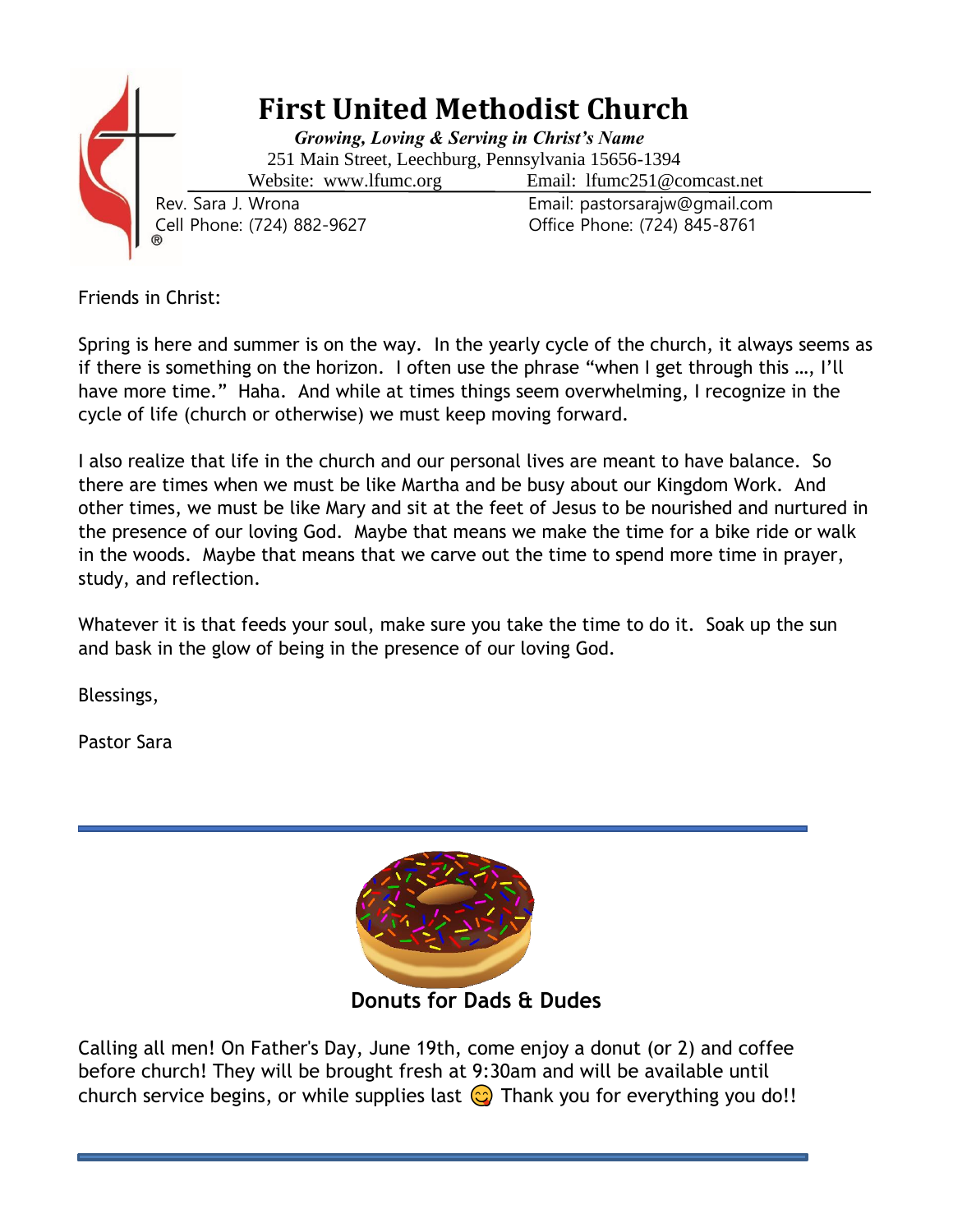

## Leechburg Cooperative Vacation Bible School June 20 – 24, 8:30 – 11:30 a.m. Pre-School – Fifth Grade

A summer kids' event called Monumental VBS will be hosted at **First United Methodist Church** in cooperation with Hebron Lutheran and First Evangelical Lutheran Churches in Leechburg. At Monumental, kids explore the sunbaked Southwestern desert as they dig into God's great love! Kids participate in memorable Bible-learning activities, sing catchy songs, play teamwork-building games, make and devour yummy treats, experience one-of-a-kind Bible Adventures, learn all about God's love for them, and test out Sciency-Fun Gizmos they'll take home and play with all summer long. Plus, kids will learn to look for evidence of God all around them through something called God Sightings. Each day concludes with a Canyon Closing that gets everyone involved in living what they've learned.

We are still in need of crew leaders and other helpers. For more information or to volunteer, please call any of the following churches:

> First United Methodist Church 724-845-8761 Hebron Lutheran Church 724-842-0801 First Evangelical Lutheran Church 724-834-1457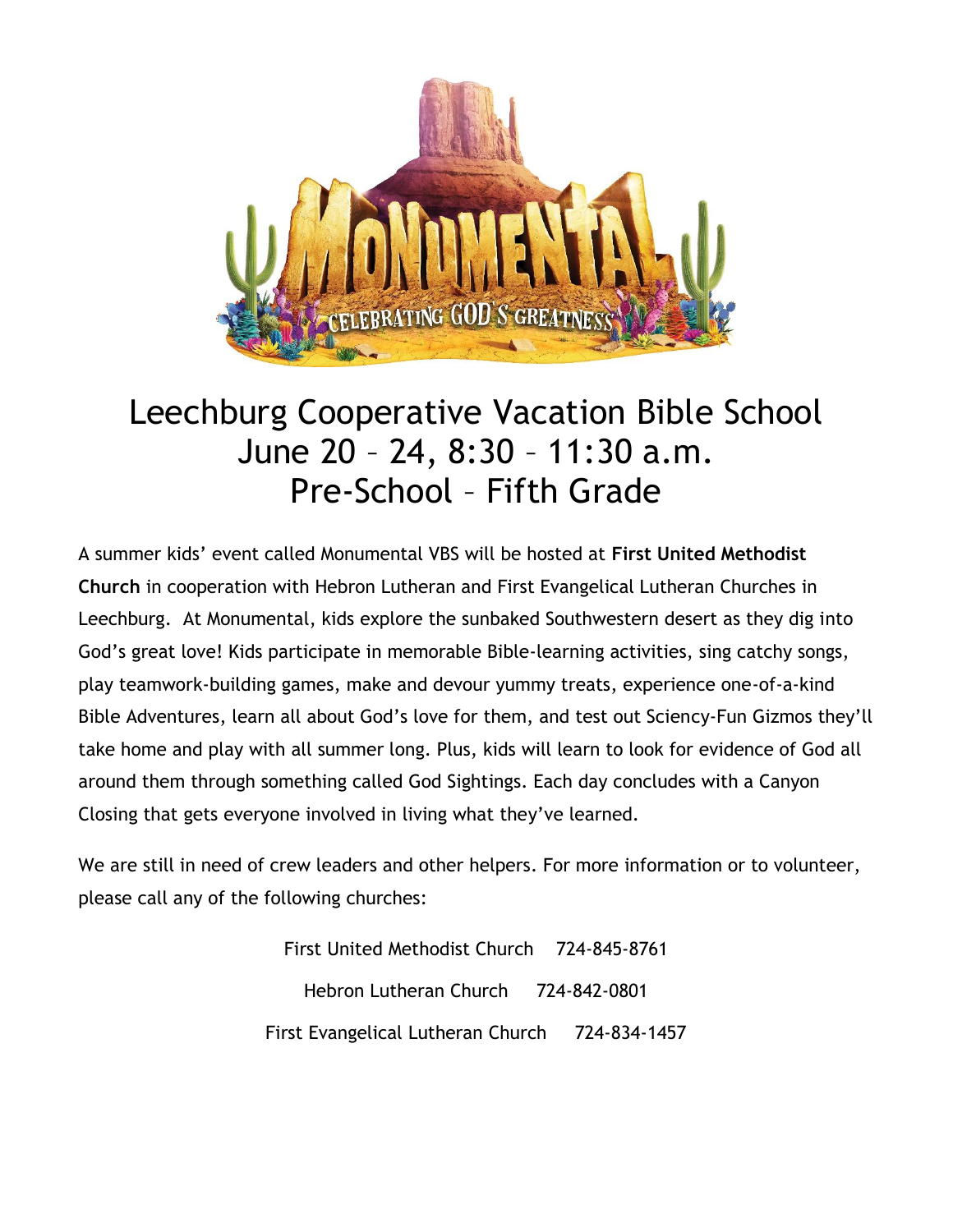

Cross Road Community Presbyterian Church 271 Main Street Leechburg, PA 15656 (724) 845-1901 www.crcpc.org Co-Pastors: Gary and Lisa Lyon email: [church@crcpc.org](mailto:church@crcpc.org)

**To:** Leechburg Area Churches & Organizations

**From:** The Leechburg Food Bank & Rev. Gary Lyon

**Purpose:** Collection for **P**roviding Alternatives To Hunger (P.A.T.H.)

For a number of years the Leechburg Food Bank and the Leechburg Area School District have provided bags of nutritional food to students in need at the David Leech Elementary School. Teachers and administrators give out these bags on Fridays to students who use them throughout the weekend. Bags are distributed year-round, and the weekly number of bags fluctuates between 50 and 130. School students faithfully pack the bags, which are stored on site. Usually, teacher Michelle Ferretti orders the food through the school's supplier. The Leechburg Food Bank pays the bills with the community's generous contributions to P.A.T.H.

Unfortunately, nation-wide supply chain disruptions mean that the school district is currently unable to order the food needed to fill the bags. Right now, there is only a two-week supply of bags available for distribution, so we need your help.

We invite your church or organization to purchase and/or collect these items in bulk. Attached is the list of needed food supplies. Please don't deviate from the requested *portion* size, otherwise the items will not fit into the bags.

Thank you in advance for your help. When the school district is able to order food again, we will notify you so that the collection can end and the regular program resume. Thank you for helping Community P.A.T.H. provide weekend food supplements to Leechburg area students!

#### **Individual Cereal Servings 1 oz. (in plastic containers and bought in bulk)** Apple Cinnamon Cheerios Cinnamon Toast Crunch Cocoa Puffs Other Brands **Mixed Fruit Cups 4 oz. (bought in bulk) Beef Sticks (minimum size .05 oz.) 100% Juice Boxes (minimum 4.23 oz; no sugar added)** Juicy Juice Ocean Spray Capri Sun **Cereal Bars (bought in bulk)** Kellogg's Nutri Grain Breakfast Bars General Mills Cereal Bars Gerber Cereal Bars **Snack Bags (.05 – 1 oz; bought in bulk)** Pretzels Chips **Pop Tarts (equivalent)**

## **Supply List**

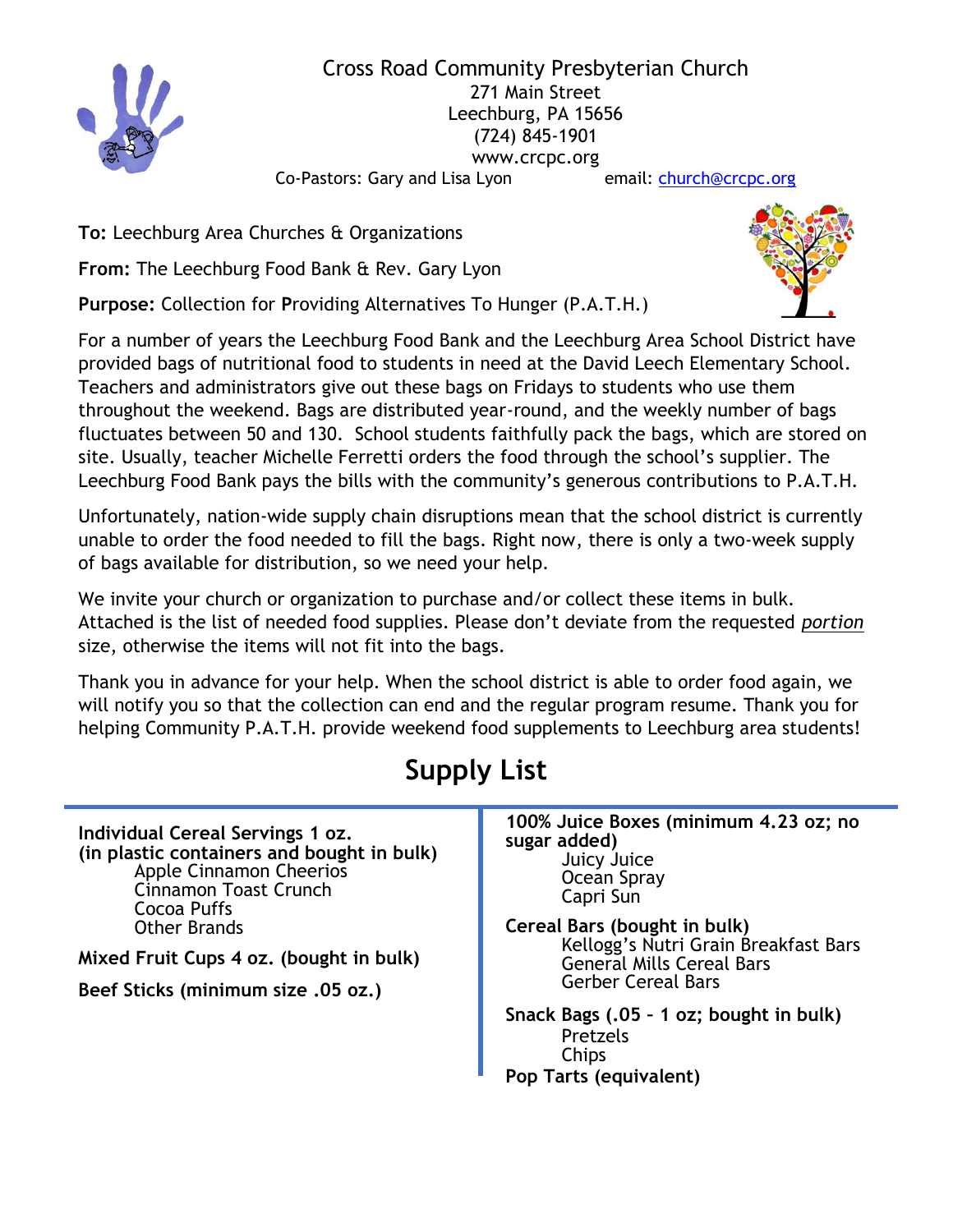#### **From the Finance Team**

To keep you up to date on the finances of our church, following are the monthly reports prepared since the last edition of the newsletter.

| February 2022            |                 | <b>March 2022</b>               |               |
|--------------------------|-----------------|---------------------------------|---------------|
| <b>Beginning Balance</b> | $*$ \$22,658.12 | Beginning Balance \$18,259.17   |               |
| <b>February Receipts</b> | \$12,569.45     | <b>March Receipts</b>           | \$12,554.67   |
| February Expenses-       | \$16,968.40     | <b>March Expenses</b>           | $-514,917.13$ |
| <b>Balance</b>           | \$18,259.17     | <b>Balance</b>                  | \$15,896.71   |
| Designated Giving -      | \$5,173.53      | Designated Giving - \$ 6,532.87 |               |
| <b>Working Balance</b>   | \$13,085.64     | <b>Working Balance</b>          | \$9,363.84    |
|                          |                 |                                 |               |

\*You will note a change from the January ending balance previously reported (\$20,582.65) to the February beginning balance (\$22,658.12) reported here. This was due to our accountant adjusting the date of an expenditure from January to February.

We hope you find these monthly reports a useful way to stay current on the financial position of our church. You have probably noticed the "Working Balance" total has been decreasing from month to month recently. I mention this because these are the funds used for operational, payroll and some ministry expenses and come from your contributions to the "General Fund".

Although our giving, whether to a specific cause or dedicated fund is very important, needed and appreciated, your contribution to the general fund helps keep the bills paid and our church operating as we want and need.

As mentioned above, our regular giving is vital to support the ministry and missions of the church. Please remember to support the church with your weekly or monthly offering whether by check, cash or use of our e-giving tool via Vanco found on the church website, LFUMC.org.

#### **Connectional Apportionment;**

As of the end of March we have paid \$5,966.50 toward our connectional apportionment obligation for 2022 of \$16,191.00, leaving a balance of \$10,224.50. This puts us at nearly 37% of goal. Your contributions are important to our achieving goal and supporting our Conference and world-wide missions.

"Giving is one way to put our Faith into Action"

**Blessings** *Don Sheaffer*

Chair Stewardship & Finance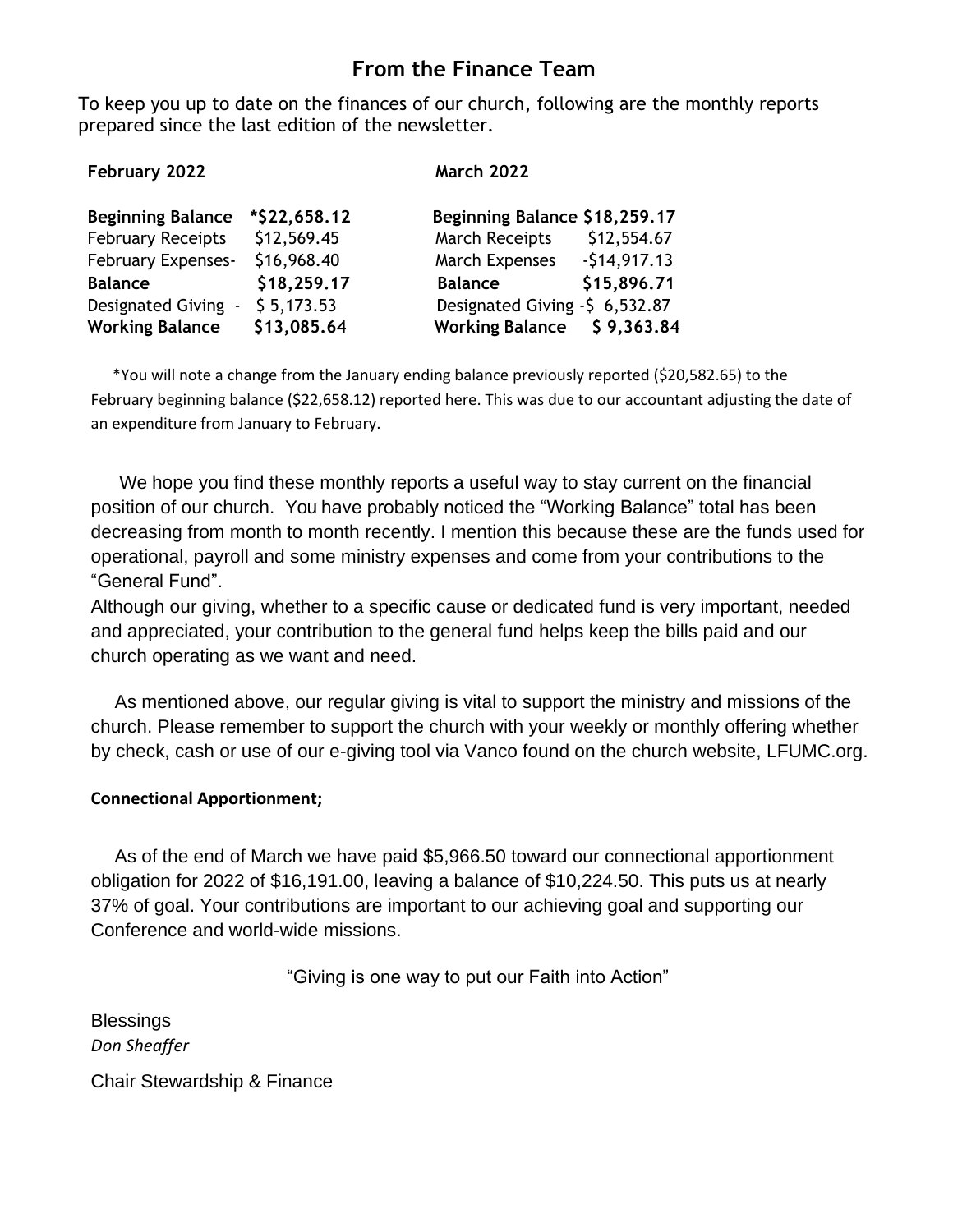## **OUTREACH**

Articles submitted by Lori Klingensmith, Chairperson



### **Caring Crockpot Ministry**

May 4,11, & 18 at 2:45-4:30.

If you are interested in helping please contact Lori.

We are excited to let you know that we did receive a grant for our Caring Crockpot ministry and are very excited about this! We are now able to

purchase the crockpots with this money along with food. We do not know how far this money will go due to the increase in food prices but feel so blessed to have been chosen for this grant. Praise God for this gift as we continue to serve the students at Leechburg High School.

## Feeding Our Neighbors

We will meet Tuesday, May 10th at 9:30 A.M. to make sandwiches for the Leechburg High School staff. If you are interested in helping just show up, we would be happy to have you!

For future calendar:

June 14, July 12, & August 19 at 9:30 A.M. we will be making sandwiches for the community businesses.

#### **Ham Give-Away-THANK YOU!!**



On Monday, April  $11<sup>th</sup>$  we were able to give out 54 hams to the community!! Thank you so much for supporting this outreach!!

**Outreach/Mission Meetings** will be held on Tuesday: May 10 at 10:30 A.M. If you interested in joining our team, come and do God's work by serving other's. Thank you to everyone for their support of the Outreach Team as we seek to reach out to those in need.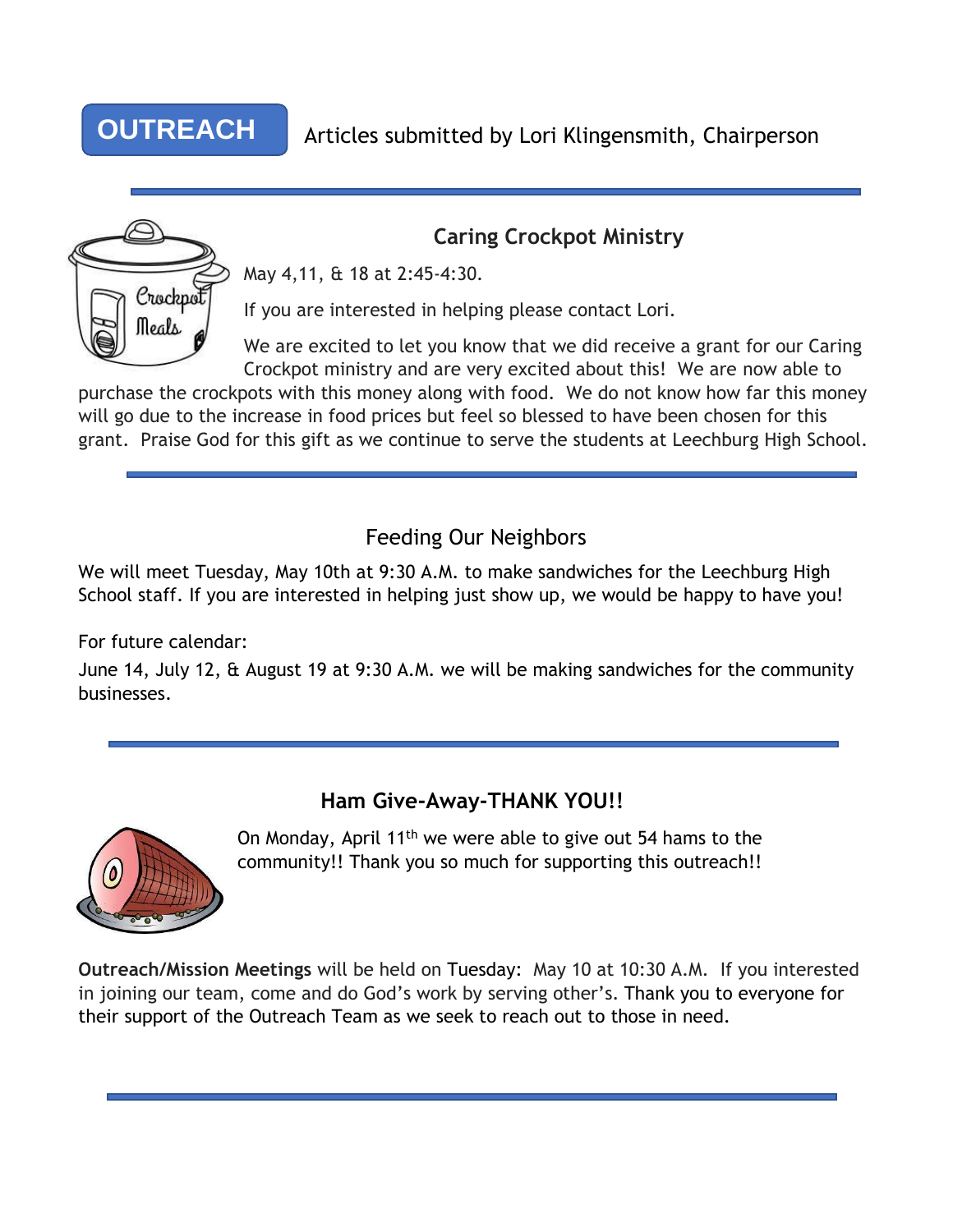

September 10, 2022 Leechburg First UMC will host the local Rise Against Hunger packing event here in our Fellowship Hall. The "Sheaffers" (Don, Brentta, Sam, & Amy) will be the coordinators for this event.

We are collecting for this special event on an ongoing basis.

But especially the first Sunday of the month we invite you to give to this mission opportunity.



## **CHOIR SCHEDULE**

The choir will practice Mondays, May 2,9,16, & 23 at 6:45 P.M. in the church social hall. If you have 1 hour a week and enjoy singing come, join us on Monday nights. I can't wait to see you all! We will also have practice every Sunday morning at 9:30 A.M. before worship service. We will be taking the summer off. If you would like to do special music please contact Lori or Lisa at the church office.



## **Kiski River Kayak / Canoe Paddle Trip.**

*Saturday July 9, 2022*

The plan is to paddle from Avonmore to Roaring Run. We will be on the water for 3 -4 hours. You can bring your own boat or rent one for the day. There is a sign-up sheet in the church vestibule.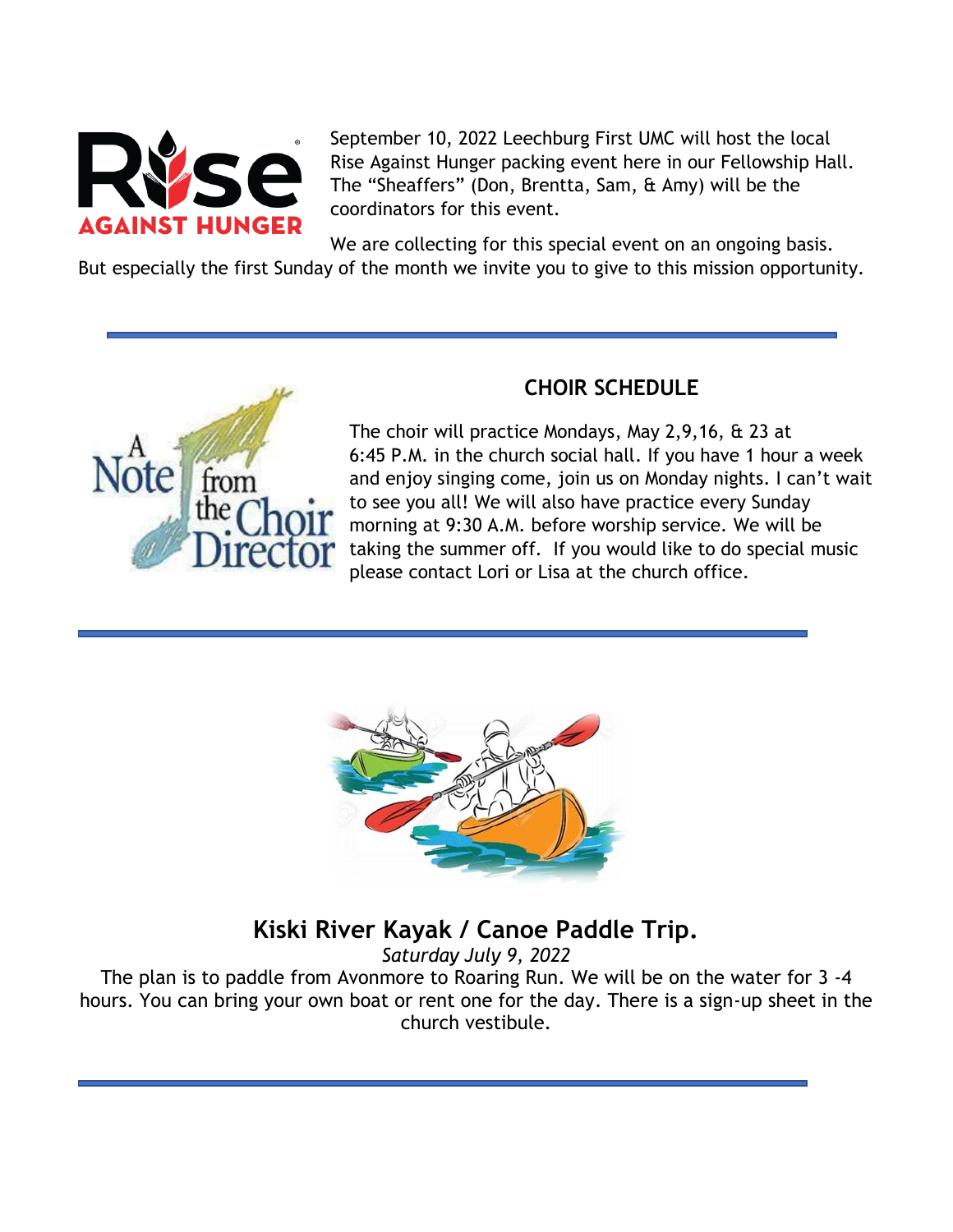## **Summer 2022 Book Study**

The Western PA Annual Conference has Five Areas of Focus that they believe will make a significant difference in our world and church if we work in committed

and cooperative ways around these five areas of focus. The five areas are as follows:

- Developing Principled Christian Leaders
- Creating New and Renewed Congregations
- Engaging in Ministry with the Poor
- Promoting Abundant Health
- Dismantling Racism

This summer I will be leading a book study that falls under the area of Dismantling Racism. The book I have chosen is: Be the Bridge, Pursuing God's Heart for Racial Reconciliation by Latasha Morrison. ISBN 978-0-525-65288-5



Our meeting dates will be June  $8<sup>th</sup>$ , 15<sup>th</sup>, and 29<sup>th</sup>. These are Wednesdays and we will meet at 11:00 A.M. in the church fellowship hall.

Each participant is responsible for purchasing their own book. Please let me know if you will be participating in the book study.

*Pastor Sara*

## **Leechburg Food Bank Info**

## **Please send all future monetary donations to the following address:**



Leechburg Food Bank c/o Brian Kush P.O. Box 127 Leechburg, PA 15656

**Email address**: leechburgfoodbank@gmail.com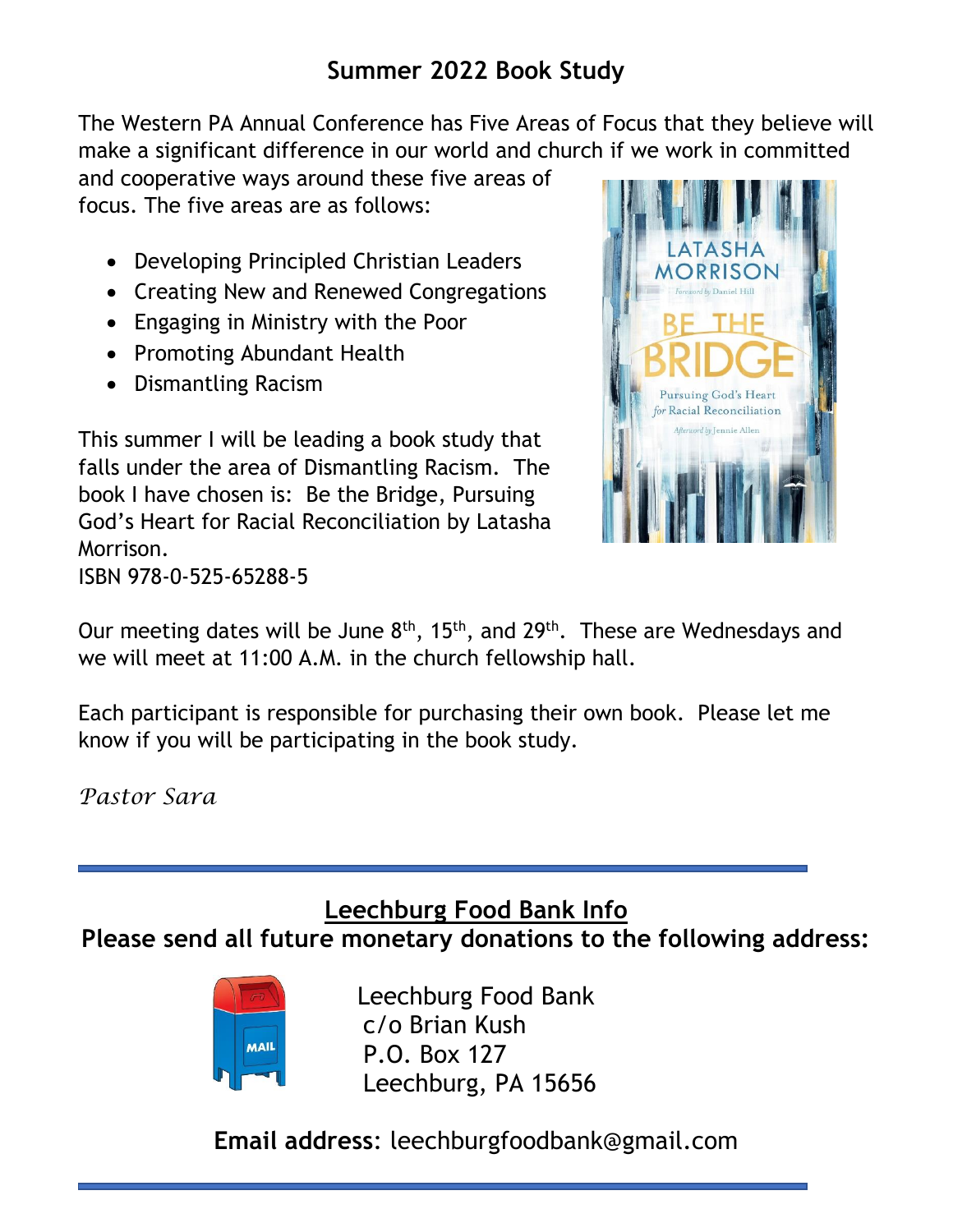#### **The Church Council Book of Discipline: ¶ 252. The Book of Discipline of The United Methodist Church -- 2016**

**¶ 252**.**1.** *Purpose* - The **church council** shall provide for planning and implementing a program of nurture, outreach, witness, and resources in the local church. It shall also provide for the administration of its organization and temporal life. It shall envision, plan, implement, and annually evaluate the mission and ministry of the church. The church council shall be amenable to and function as the administrative agency of the charge conference (¶ 244).

**2.** *Mission and Ministry* - Nurture, outreach, and witness ministries and their accompanying responsibilities include:

a) The nurturing ministries of the congregation shall give attention to but not be limited to education, worship, Christian formation, membership care, small groups, and stewardship. Attention must be given to the needs of individuals and families of all ages.

b) The outreach ministries of the church shall give attention to local and larger community ministries of compassion, justice, and advocacy. These ministries include church and society, global ministries, higher education and campus ministry, health and welfare, Christian unity and interreligious concerns, religion and race, and the status and role of women.

c) The witness ministries of the church shall give attention to developing and strengthening evangelistic efforts of sharing of personal and congregational stories of Christian experience, faith, and service; communications; Lay Servant Ministries; and other means that give expressions of witness for Jesus Christ.

d) The leadership development and resourcing ministries shall give attention to the ongoing preparation and development of lay and clergy leaders for the ministry of the church (¶ 258.1).

e) The nurture, outreach, and witness ministries and their accompanying responsibilities shall include consideration of (i) the election of a prayer coordinator to promote prayer and mobilize the local church to pray, (ii) establishing a prayer room or designated place for prayer and prayer resources, and (iii) encouraging intentional prayer for the pastoral leadership of the local church.

## **3.** *Meetings* **–**

a) The council shall meet at least quarterly. The chairperson or the pastor may call special meetings.

b) In order for the council to give adequate consideration to the missional purpose of the local church, it is recommended that the first agenda item at each meeting be related to its ministries of nurture, outreach, and witness. The administrative and supportive responsibilities of the church will then be given attention. It is recommended that the council use a consensus/discernment model of decisionmaking.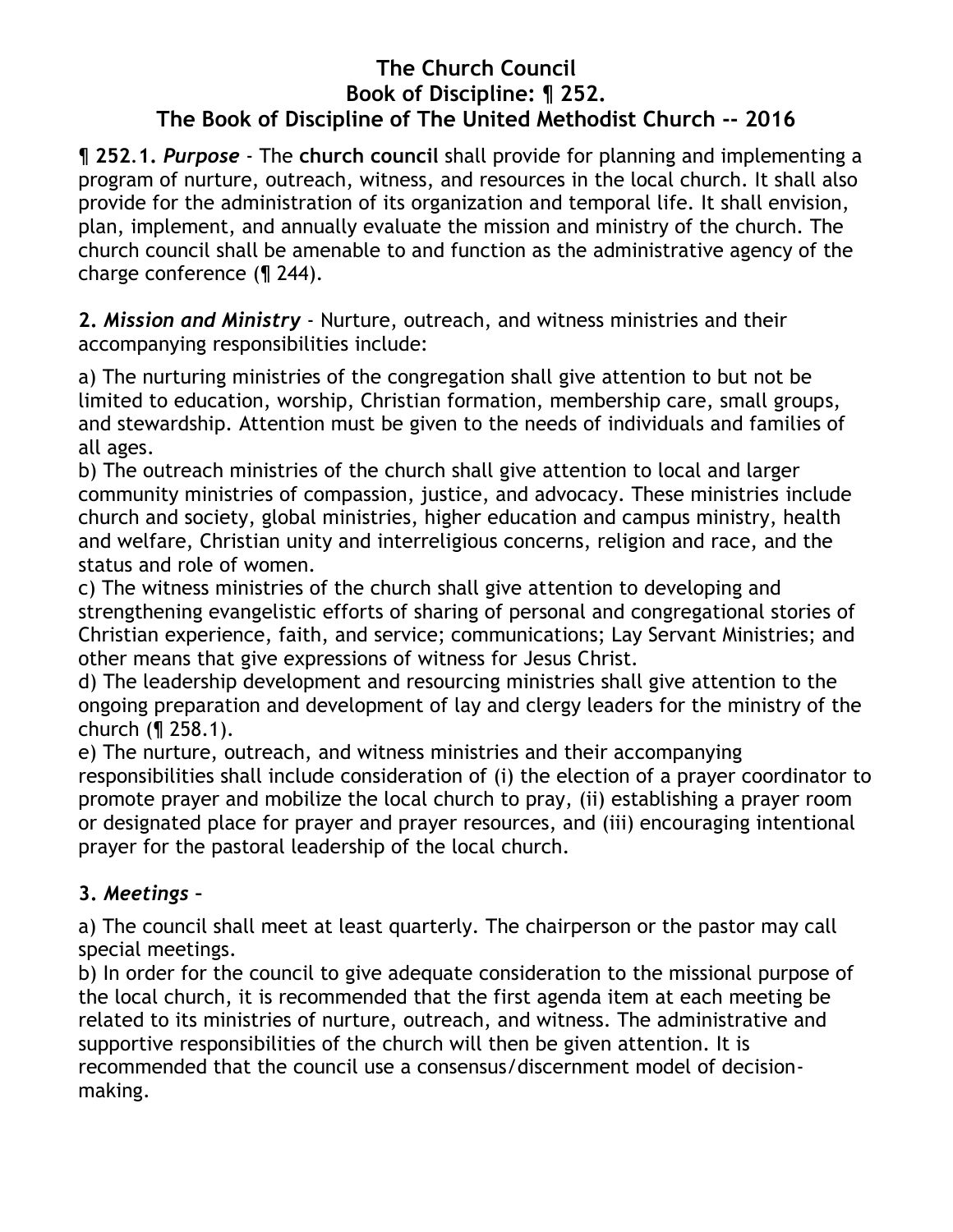#### **4.** *Other Responsibilities* - It will also be the responsibility of the church council to:

a) review the membership of the local church;

b) fill interim vacancies occurring among the lay officers of the church between sessions of the annual charge conference;

c) establish the budget on recommendation of the committee on finance and ensure adequate provision for the financial needs of the church;

d) recommend to the charge conference the salary and other remuneration of the pastor(s) and staff members after receiving recommendations from the committee on pastor-parish relations (staff-parish relations);

e) review the recommendation of the committee on pastor-parish relations regarding provision of adequate housing for the pastor(s), and report the same to the charge conference for approval. Housing provisions shall comply with the annual conference housing policy and parsonage standards. Housing shall not be considered as part of compensation or remuneration except to the extent provided for in denominational pension and benefit plans.

**5.** *Membership* - The charge conference will determine the size of the church council. Members of the church council shall be involved in the mission and ministry of the congregation as defined in ¶ 252.2. The membership of the council may consist of as few as eleven persons or as many as the charge conference deems appropriate. The council shall include persons who represent the program ministries of the church as outlined in ¶ 243. The membership shall include but not be limited to the following:

a) the chairperson of the church council;

- b) the lay leader;
- c)the chairperson and/or a representative of the pastor-parish relations committee;
- d) the chairperson and/or a representative of the committee on finance;
- e) the chairperson and/or a representative of the board of trustees;
- f) the church treasurer;
- g) a lay member to annual conference;
- h) the president and/or a representative of the United Methodist Men;
- i) the president and/or a representative of the United Methodist Women;
- j) a young adult representative
- k) a representative of the United Methodist Youth;
- l) the pastor(s).

**6.** *Quorum* - The members present and voting at any duly announced meeting shall constitute a quorum.

*From The Book of Discipline of The United Methodist Church - 2016. Copyright 2016 by The United Methodist Publishing House. Used by permission.*